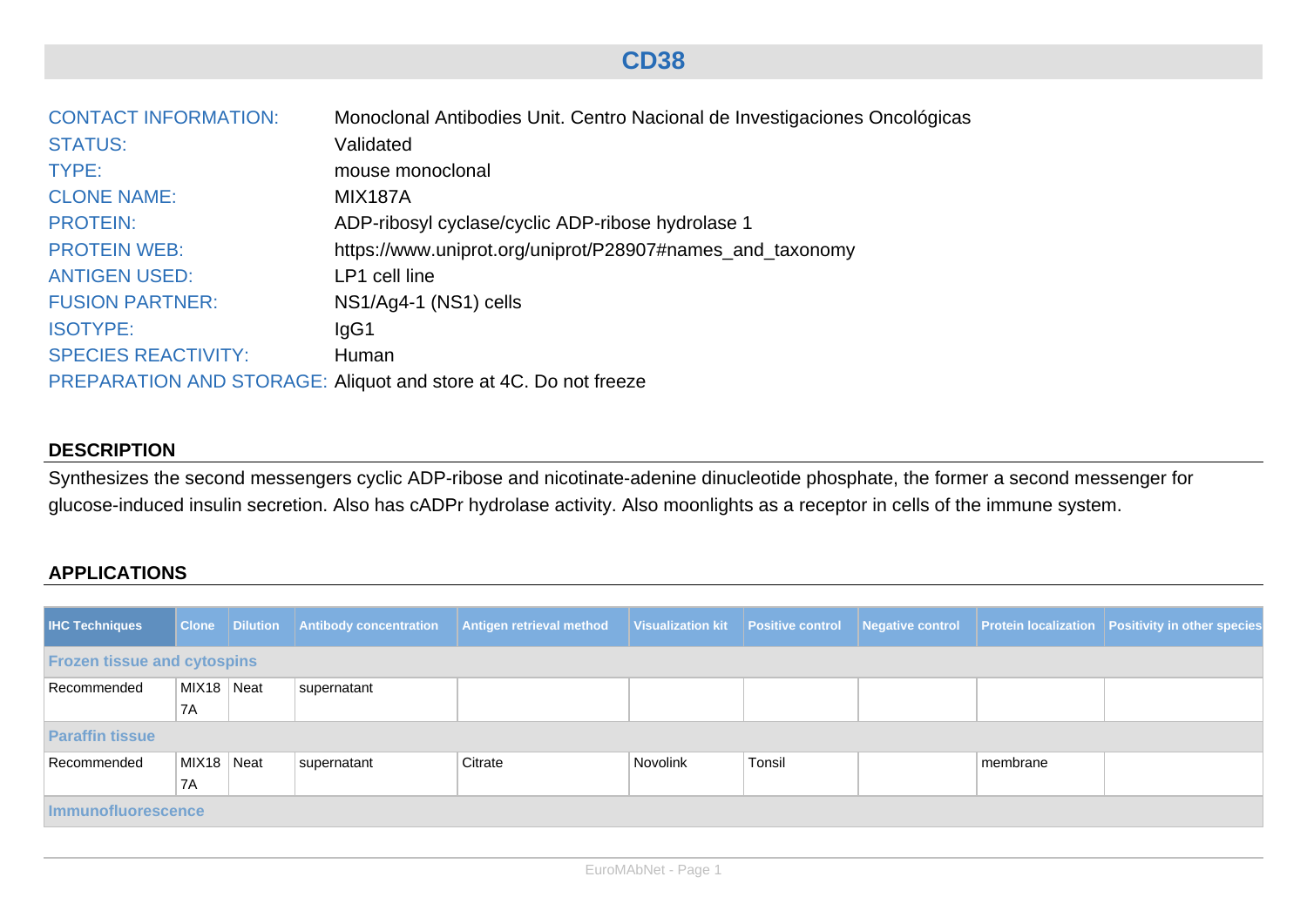

## **MIX187A mAb is able to detect human CD38 protein in immunocytochemistry.**

To confirm that MIX187A mAb recognizes human CD38 protein, immunocytochemistry on frozen cytospin preparations of myc-tagged CD38 expressed in HEK293 was performed. Cytospin preparation of PLCG1-myc transfected cells was used as negative control. Anti-MYC antibody was used as positive control.



**MIX187A antibody can be used to detect CD38 protein in human frozen tissues.**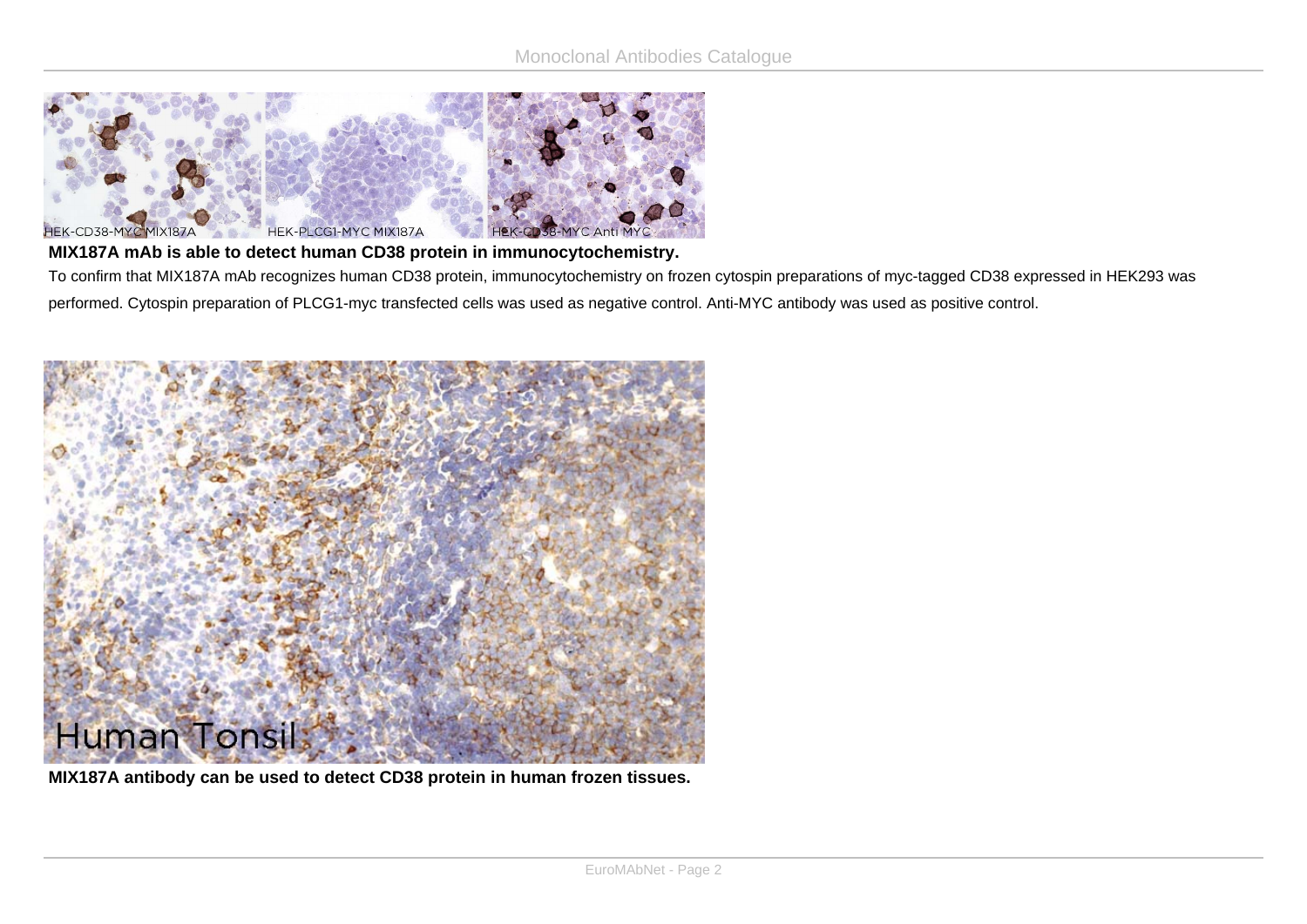

**MIX187A antibody can be used to detect CD38 protein in human paraffin tissues.**

| <b>FLOW CYTOMETRY Clone</b> |                | <b>Dilution</b> | <b>Positive control</b> | <b>Negative control</b> | Type of fluorocrom |
|-----------------------------|----------------|-----------------|-------------------------|-------------------------|--------------------|
| Recommended                 | <b>MIX187A</b> | 1:200           |                         |                         |                    |
|                             |                | Supernatant     |                         |                         |                    |